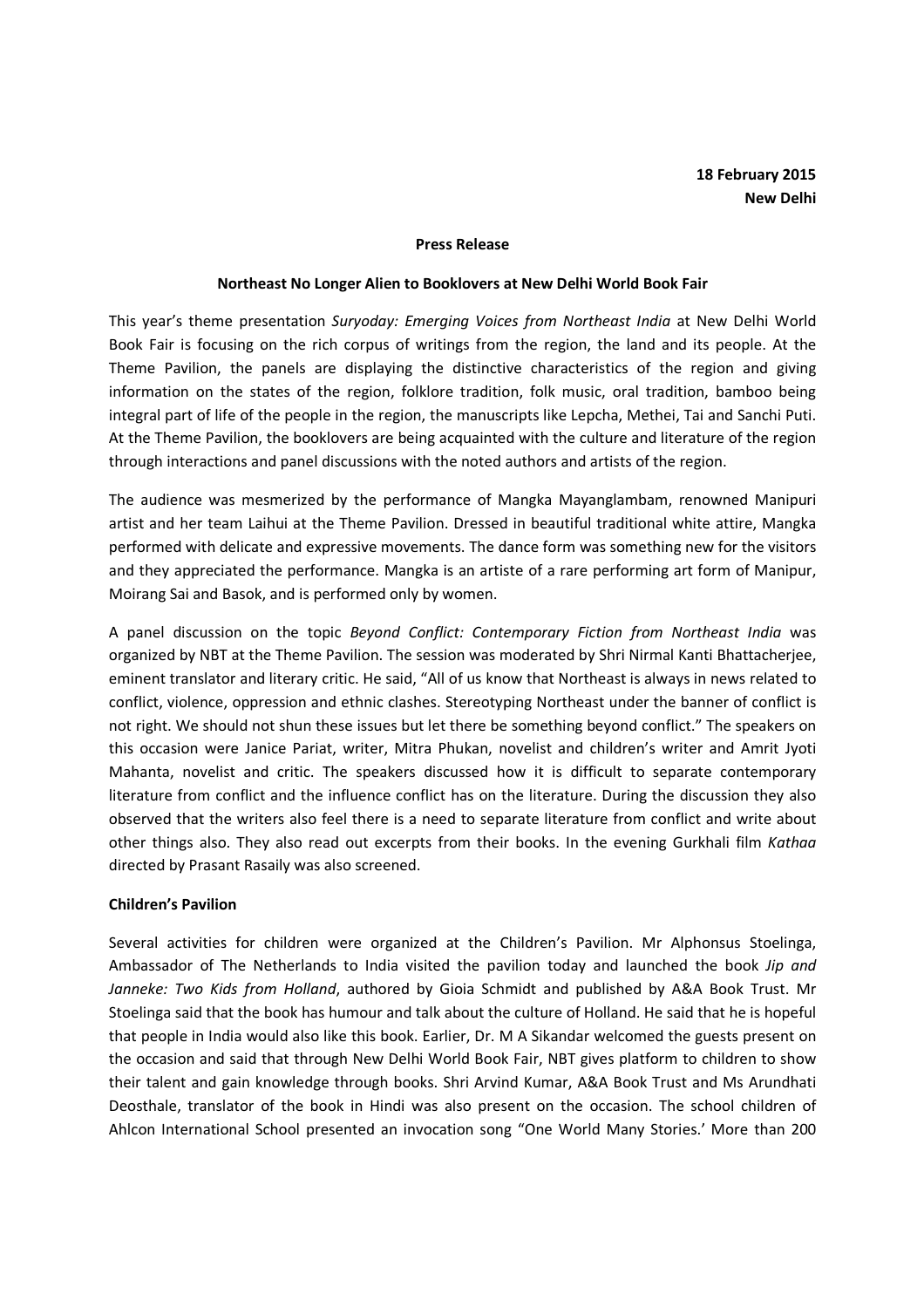students from various schools and NGOs from Delhi & NCR were present on the occasion. Later, the students of Ahlcon Internation School presented a skit on importance of books, 'Hamein Bhi Padiye' in which books introduced themselves to children and encouraged them to read them. The students of NTPC Sachdeva International School, Faridabad presented a skit on girls' education, Sunhaira Bhavishya and a skit on Mahatma Gandhi was presented by the students of GRM Public School.

The children had a chance to meet the authors Dr. Ramesh Bijlani and Brig. TPS Chowdhury at the Children's Pavilion. Dr. Ramesh Bijlani has written more than ten books on medical science and for children also. His book Our Body published by NBT is one of the bestselling books. He also read out excerpts from his recently published book by NBT Kavya Makes up Her Mind. Brig. Chowdhury is the author of the NBT book Adventurous Sports. He said that initially he was afraid of adventure but he got inspiration and continued his journey.

# Events Corner

At the Events Corner, Korean Cultural Centre, New Delhi organized a hands-on activity in which participants were given Korean hand-fans and were asked to draw whatever they liked to draw. School students were very delighted to use their artistic bent of mind and they drew interesting peace symbols and national unity symbols. This activity indeed brought together the artistic values and cultures of the two nations– India and Korea. People from different age groups participated and drew very interesting and amazing patterns and designs.

# Panel Discussion on Swami Vivekananda

National Book Trust, India organized a panel discussion on Swami Vivekananda at Hall No. 8, Pragati Maidan. The speakers on the occasion were noted authors including Dr Narendra Kohli and Shri Shyam Singh Shashi. The speakers talked about the views Swami Vivekananda had on women and education. Dr Narendra Kohli said that Vivekananda considered women in only one form that is 'Mother'. He added that education is not only important in building career but it also helps in building character. He felt that without character building education is meaningless. He also told that Vivekananda was very fond of his mother-tongue. Dr M A Sikandar, Director, NBT who was also present on the occasion remarked that the booklovers do not come to the World book Fair to buy books only as they can buy them in various bookshops but they come here as they get an opportunity to meet their favourite authors and interact with them face-to-face.

## Literary Activities

Today, New Delhi World Book Fair saw a number of literary activities like discussions and book release functions in which noted authors, scholars and litterateurs participated.

Ms Kiran Bedi, first woman IPS officer interacted with the people at the author's corner Reflections in Hall No. 10. During the release of her book Swachh Bharat Checklist, co-authored by Pankaj Chaudhry.